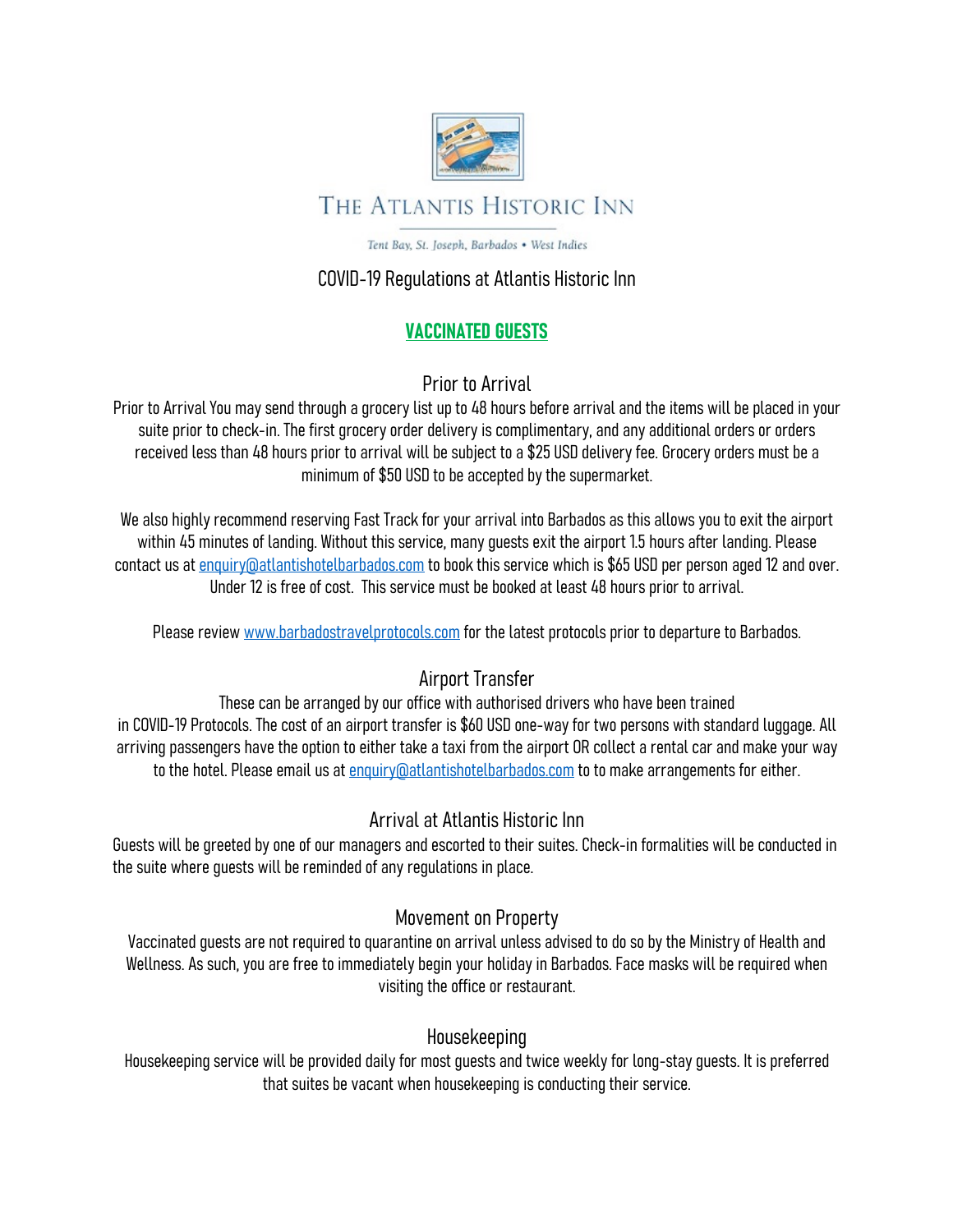### **Dining**

Vaccinated guests can dine in the restaurant or guest lounge at any time. Room service is also available for breakfast, lunch and dinner and is complimentary.

### Communication with Hotel Office/Front Desk

Any queries a guest may have can be made by using the room phone located in their suite and also by e-mail to the office (enquiry@atlantishotelbarbados.com). Vaccinated guests can also visit the hotel office in person if wearing a face mask.

### Arrangements for COVID-19 Tests

We can arrange a private test done in your suite starting from \$75 USD per person (Rapid Antigen) and \$150 USD per person (PCR). Alternatively, you can make arrangements with the Barbados Covid Lab at Limegrove Lifestyle Center at www.barbadoscovidlab.com for Rapid Antigen Tests (\$44 USD) or PCR Tests (\$99 USD).

Ministry of Health and Wellness' Covid-19 Unit

Any queries on missing or delayed COVID-19 test results or quarantine regulations can be directed to the COVID-19 Unit. The unit can be reached on local telephone at 1-246-536-4500.

Thank you for choosing Atlantis Historic Inn for your holiday. Take care and stay safe

Kind Regards, The Atlantis Historic Inn Team

Updated June 1st, 2022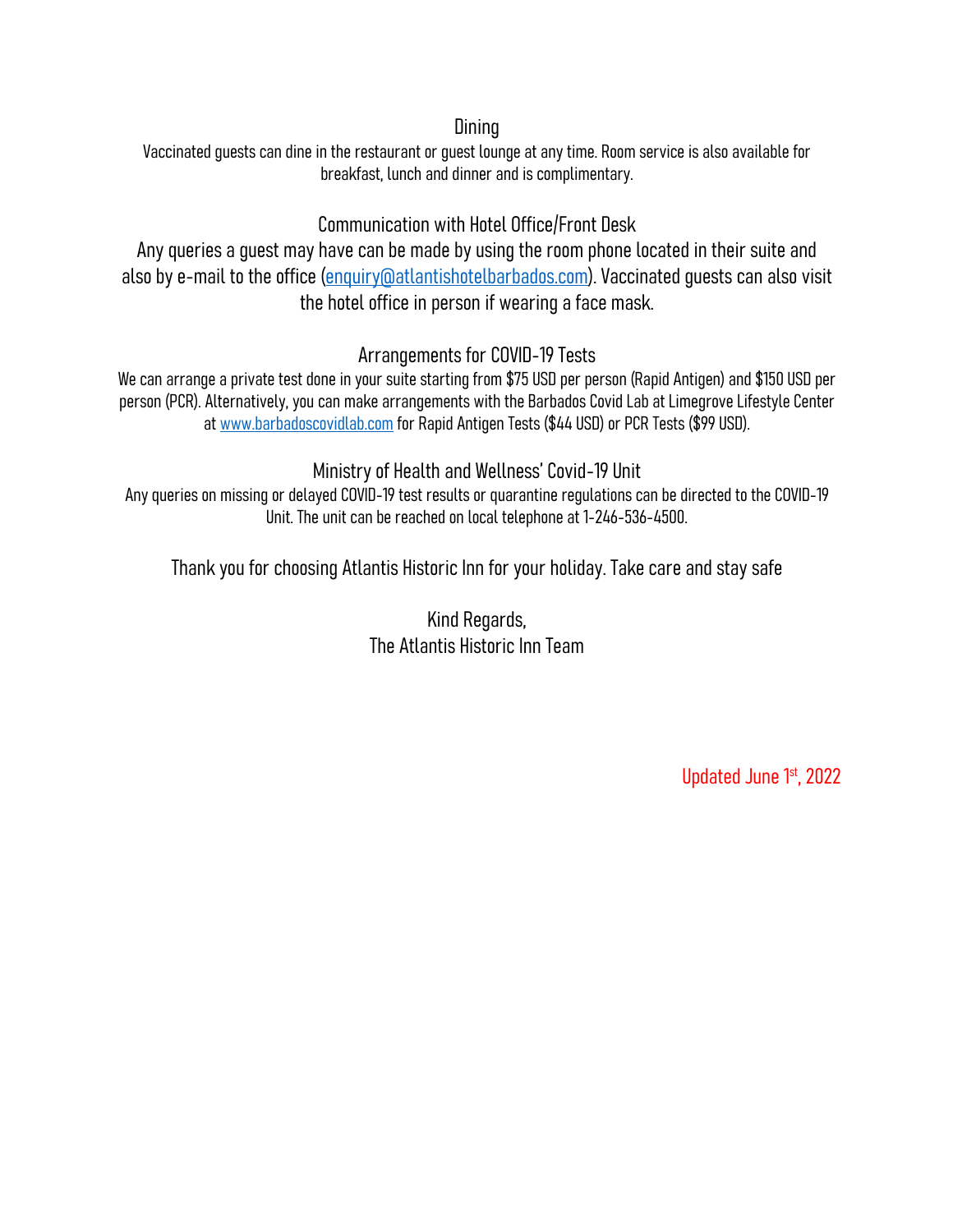

Tent Bay, St. Joseph, Barbados . West Indies

### COVID-19 Regulations at Atlantis Historic Inn

### UNVACCINATED GUESTS

### Prior to Arrival

Prior to Arrival You may send through a grocery list up to 48 hours before arrival and the items will be placed in your suite prior to check-in. The first grocery order delivery is complimentary, and any additional orders or orders received less than 48 hours prior to arrival will be subject to a \$25 USD delivery fee. Grocery orders must be a minimum of \$50 USD to be accepted by the supermarket.

We also highly recommend reserving Fast Track for your arrival into Barbados as this allows you to exit the airport within 45 minutes of landing. Without this service, many guests exit the airport 1.5 hours after landing. Please contact us at enquiry@atlantishotelbarbados.com to book this service which is \$65 USD per person aged 12 and over. Under 12 is free of cost. This service must be booked at least 48 hours prior to arrival.

Please review www.barbadostravelprotocols.com for the latest protocols prior to departure to Barbados.

# Airport Transfer

These can be arranged by our office with authorised drivers who have been trained in COVID-19 Protocols. The cost of an airport transfer is \$60 USD one-way for two persons with standard luggage. All arriving passengers have the option to either take a taxi from the airport OR collect a rental car and make your way to the hotel. Please email us at enquiry@atlantishotelbarbados.com to to make arrangements for either.

### Arrival at Atlantis Historic Inn

Guests will be greeted by one of our managers and escorted to their suites. Check-in formalities will be conducted in the suite where guests will be reminded of any regulations in place.

### Movement on Property

Unvaccinated guests are not required to quarantine on arrival unless advised to do so by the Ministry of Health and Wellness. As such, you are free to immediately begin your holiday in Barbados. Face masks will be required when visiting the office or restaurant.

### Housekeeping

Housekeeping service will be provided daily for most guests and twice weekly for long-stay guests. It is preferred that suites be vacant when housekeeping is conducting their service.